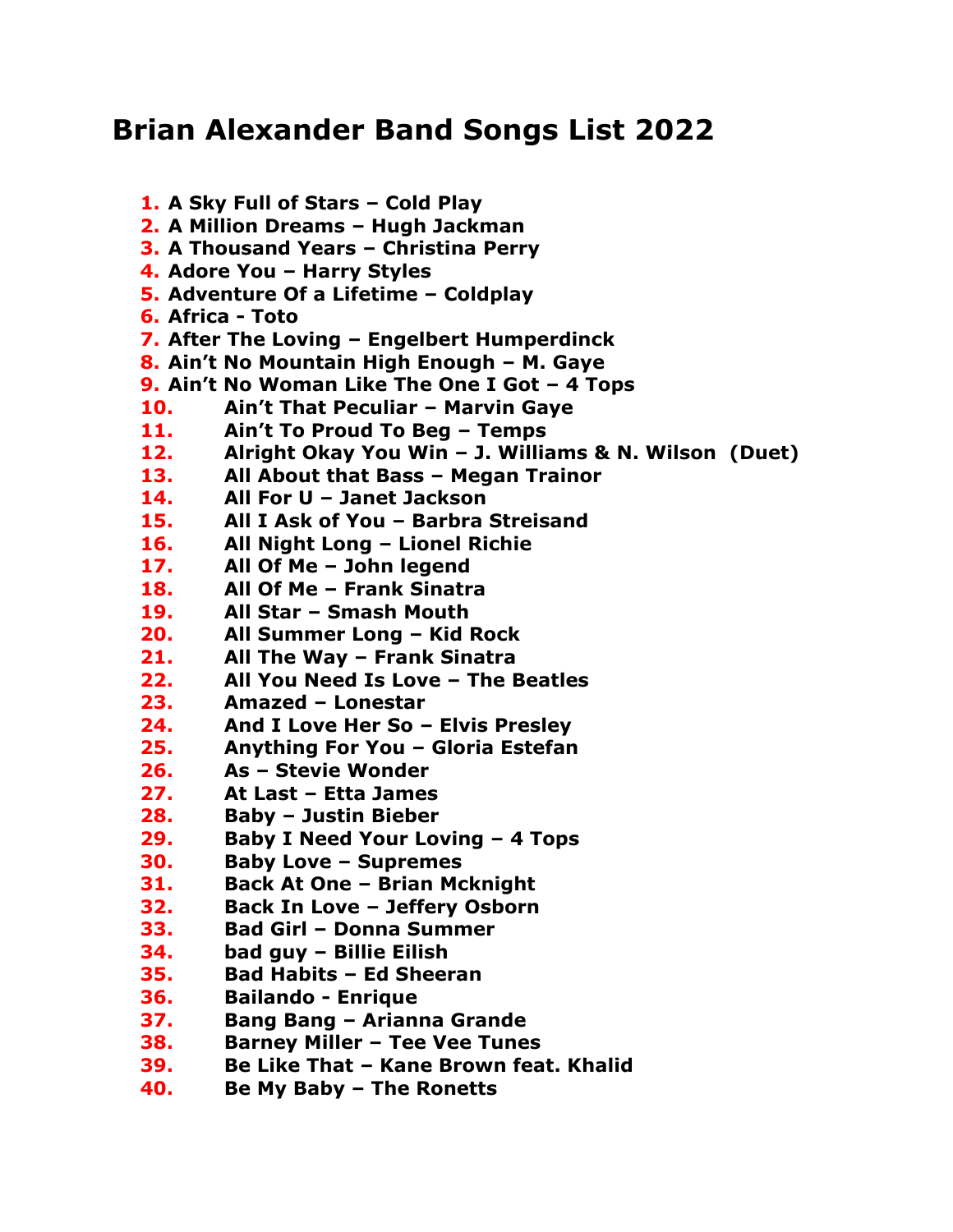**41. Beauty and The Beast – Peabo Bryson/Celine 42. Because You Loved Me – Celine Dion 43. Before I Let Go – Frankie Beverly & Maze 44. Being With You – Smokey Roberson 45. Believe – Cher 46. Best Of My Love – Taste Of Honey 47. Best Song Ever – One Direction 48. Best You Ever Had – John Legend 49. Better Be Good To Me – Tina Turner 50. Better Now - Post Malone 51. Being With You – Smokey Robinson 52. Billie Jean – MJ 53. Black Cat – Janet Jackson 54. Black Or White – Michael Jackson 55. Bless The Broken Road – Raschel Flatts 56. Blinding Lights – The Weeknd 57. Blurred Lines – Robin Thicke 58. Boo'd Up – Ellie Mai & Nicki Minaj 59. Boogie On Reggae Woman – Stevie Wonder 60. Boogie Ooogie – Taste Of Honey 61. Boogie Shoes – KC & The Sunshine Band 62. Boogie Woogie Bugle Boy - 63. Boogie Wonderland – Earth Wind Fire 64. Bootin Scootin Boogie – Brooks & Dunn 65. Borderline – Madonna 66. Breaking Up is Hard To D – Neil Sedaka 67. Break Your Heart – Taio Cruz 68. Brick House – Rick James 69. Brokenhearted - Kamin 70. Brown Eyed Girl – Van Morrison 71. Build Me Up Buttercup – The Foundations 72. Butterfly – Crazy Town 73. California Gurls – Katy Perry 74. Cake By The Ocean - DNCE 75. Call Me Maybe – Carly Rae Jepson 76. Call Me – Skyy 77. Can We Talk – Tevon Campbell 78. Canon In D – The O'neil Brothers 79. Cantaloupe Island – Cannonball Adderley 80. Can't Get Enough Of Your Love - Barry White 81. Can't Get Over You- Frankie Beverly 82. Can't Help Falling In Love – Elvis Presley 83. Can't Hurry Love – Supremes 84. Can't Smile Without You – Barry Manilow**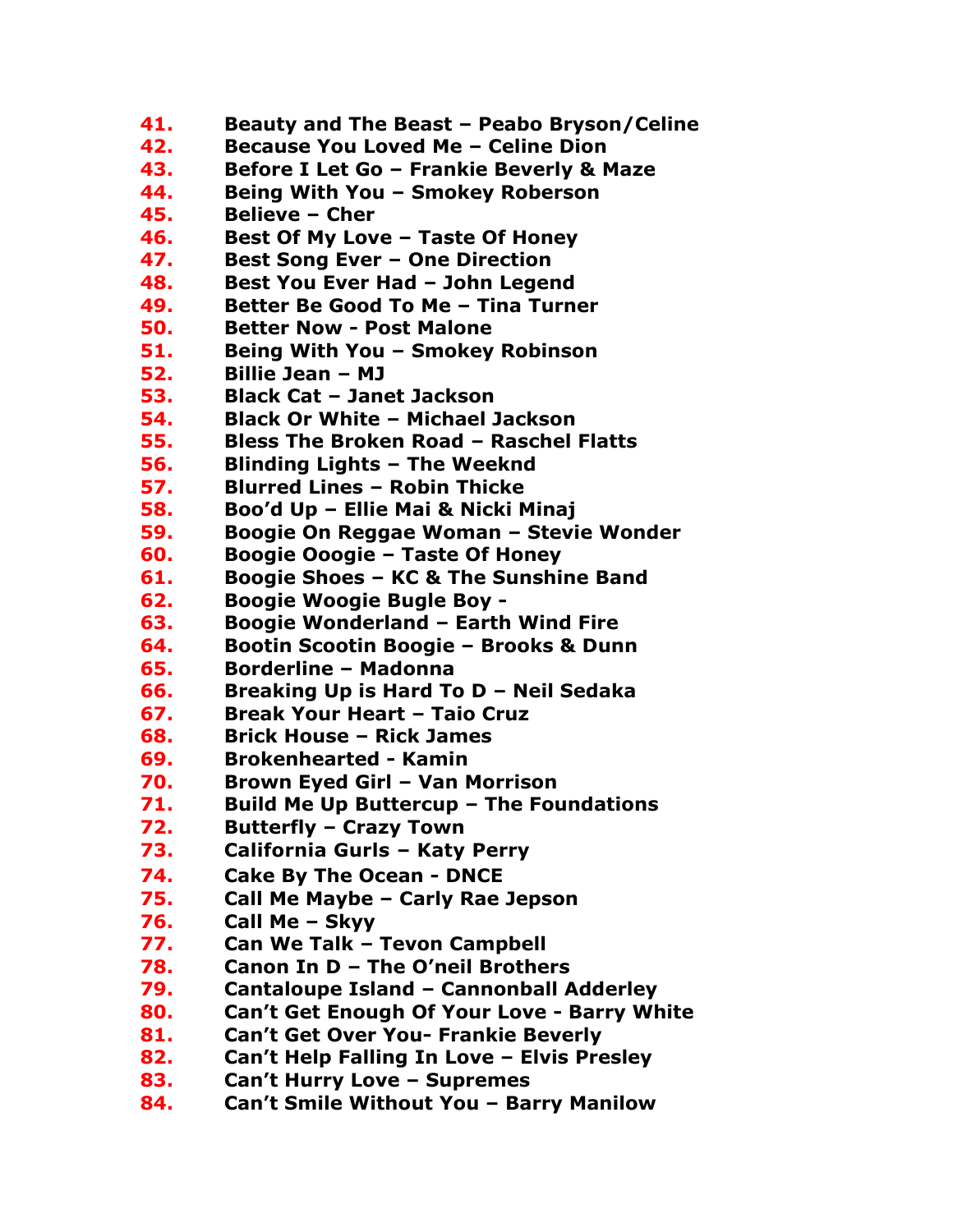- **85. Can't Stay Away From You – Gloria Estefan**
- **86. Can't Stop The Feelin – Justin Timber**
- **87. Can't Take My Eyes Off You – Lauren Hill**
- **88. Car Wash – Rose Royce**
- **89. Celebrate – Pitbul**
- **90. C'est La Vie – Bob Seger / Chuck Berry**
- **91. Cheers – Tee Vee Tunes**
- **92. Chicago Is (My Kind Of Town) – Frank Sinatra**
- **93. Circles – Post Malone**
- **94. Closer – Chainsmokers**
- **95. Cold Heart – Elton John & Dua Lipa**
- **96. Come And Get Your Love – Redbone**
- **97. Come On Eileen – Dexy's Midnight Runners**
- **98. Con los Anos Que Me Queden – Gloria Estefan**
- **99. Conga – Gloria Estefan**
- **100. Copacabana – Barry Manilow**
- **101. Controversy – Prince**
- **102. Could It Be I'm Falling In Love – The Spinners**
- **103. Crazy For You - Madonna**
- **104. Crazy In Love - Beyonne'**
- **105. Crazy Love – Brian McKnight**
- **106. Da Butt – EU**
- **107. Dance To The Music – Sly Stone**
- **108. Dancing In the Dark – Bruce Springsteen**
- **109. Dancing In The Moonlight – King Harvest**
- **110. Dancing In The Street – Martha Reeves**
- **111. Dancing On The Ceiling – Lionel Richie**
- **112. Dance To The Music – Sly Stone**
- **113. Dancing Queen – Abba**
- **114. Daniel – Elton John**
- **115. December 63 (What A Night) – Frankie Valli & 4 S**
- **116. Despacito – Justin Bieber**
- **117. Disco Inferno – The Tramps**
- **118. DJ Got Us Falling in Love Again - Usher**
- **119. Do I Do – Stevie Wonder**
- **120. Domino – Jessy J**
- **121. Don't Get Around Much Anymore – Natalie Cole**
- **122. Don't Go Breaking My Heat – Elton John**
- **123. Don't Know Why – Norah Jones**
- **124. Don't Let Me Down – Daya & The Chain-smokers**
- **125. Don't Leave Me This Way – Thelma Houston**
- **126. Don't Start Now – Dua Lipa**
- **127. Don't Stop Believin – Journey**
- **128. Don't Stop Til You Get Enough – Michael Jackson**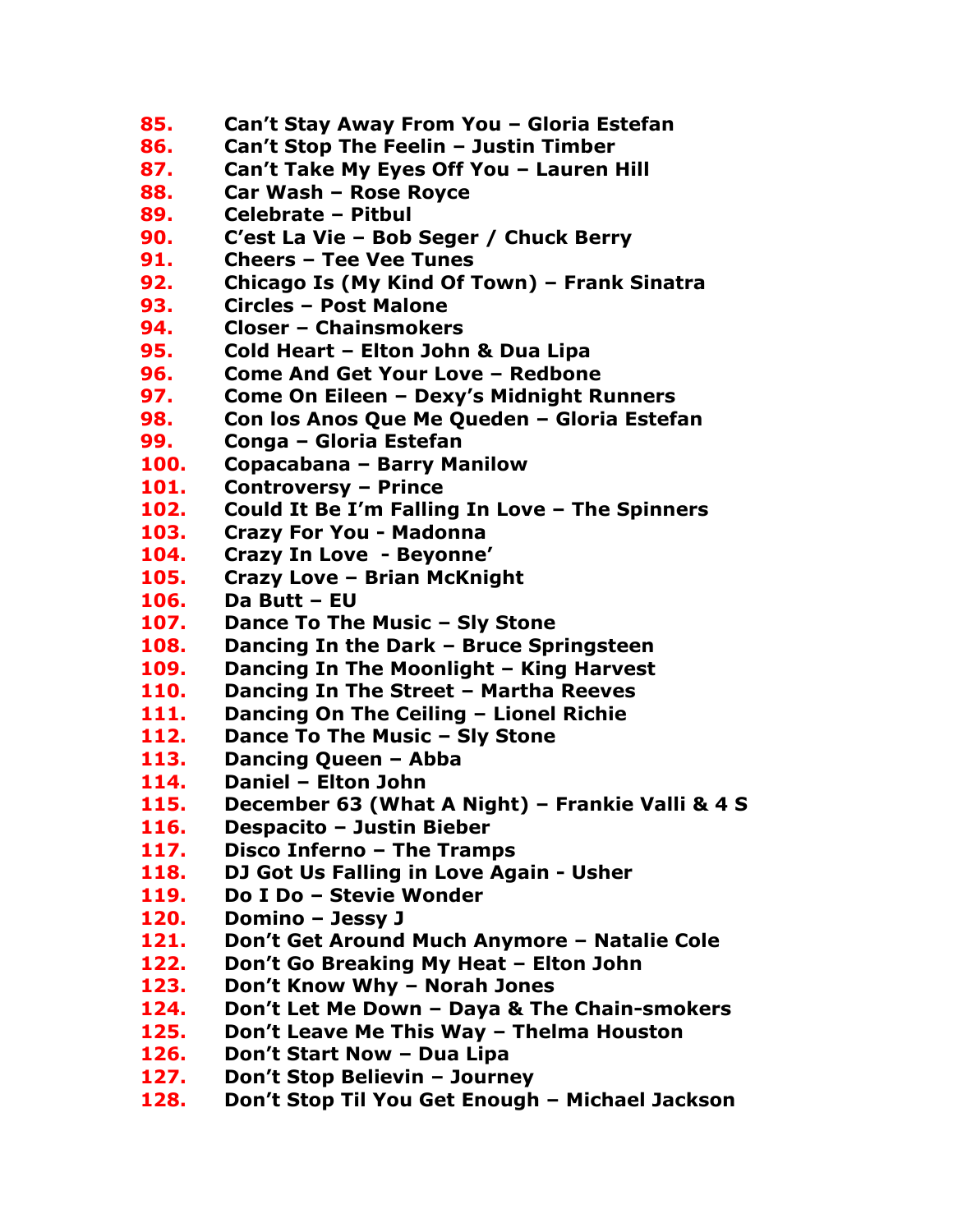- **129. Don't Wanna Go Home – Jason Derulo**
- **130. Don't Wanna Know - Maroon 5**
- **131. Doo Wop – Lauren Hill**
- **132. Downtown – Petulla Clark**
- **133. Dynamite – Taio Cruz**
- **134. Early In The Morning – The Gap Band**
- **135. Eastside – Benny Blaco, Khalid & Halsey**
- **136. Easy (Like Sunday Morning) – Lionel Richie**
- **137. Easy On Me - Adele**
- **138. Electricity – Dua Lipa**
- **139. Empire State Of Mind – Beyonne' & JZ**
- **140. Endless Love – Diana Ross & Lionel Richie**
- **141. Entertainment Tonight – TV Tunes**
- **142. Escapade – Janet Jackson**
- **143. Everybody – Backstreet Boys**
- **144. Everybody Dance Now – C + C Music Factory**
- **145. Everybody Everybody – Black Box**
- **146. Evergreen – Barbra Streisand**
- **147. Everlasting Love – Carl Carlton**
- **148. Feel It Still – Portugal & the Man**
- **149. Feelin Single – R Kelly**
- **150. Fire – Ohio Players**
- **151. Fireball – Pitbul**
- **152. Firestone - Kygo**
- **153. Firework – Katy Perry**
- **154. Finesse – Bruno Mars**
- **155. First Last Everything – Barry White**
- **156. Flashlight – Funkadelic**
- **157. Fly Me To the Moon – Frank Sinatra**
- **158. Forest Gump Main Theme – Robby Cool Orchestra**
- **159. Freeway Of Love – Aretha Franklin**
- **160. Friends In Low Places – Garth Brooks**
- **161. Friendship Train – Gladys Knight**
- **162. Getting Giggy – Will Smith**
- **163. Get Down On It – Kool and the Gang**
- **164. Get Down Tonight – KC & The Sunshine Band**
- **165. Get Lucky – Daft Punk**
- **166. Get Outta My Dreams – Billy Ocean**
- **167. Get The Party Started – Pink**
- **168. Get Up (I Feel Like Sex Machine) – James Brown**
- **169. Girl On Fire – Alicia Keys**
- **170. Girls Just Wanna Have Fun – Cyndi Lauper**
- **171. Girls Like You – Maroon 5**
- **172. Giving You The Best That I Got – Anita Baker**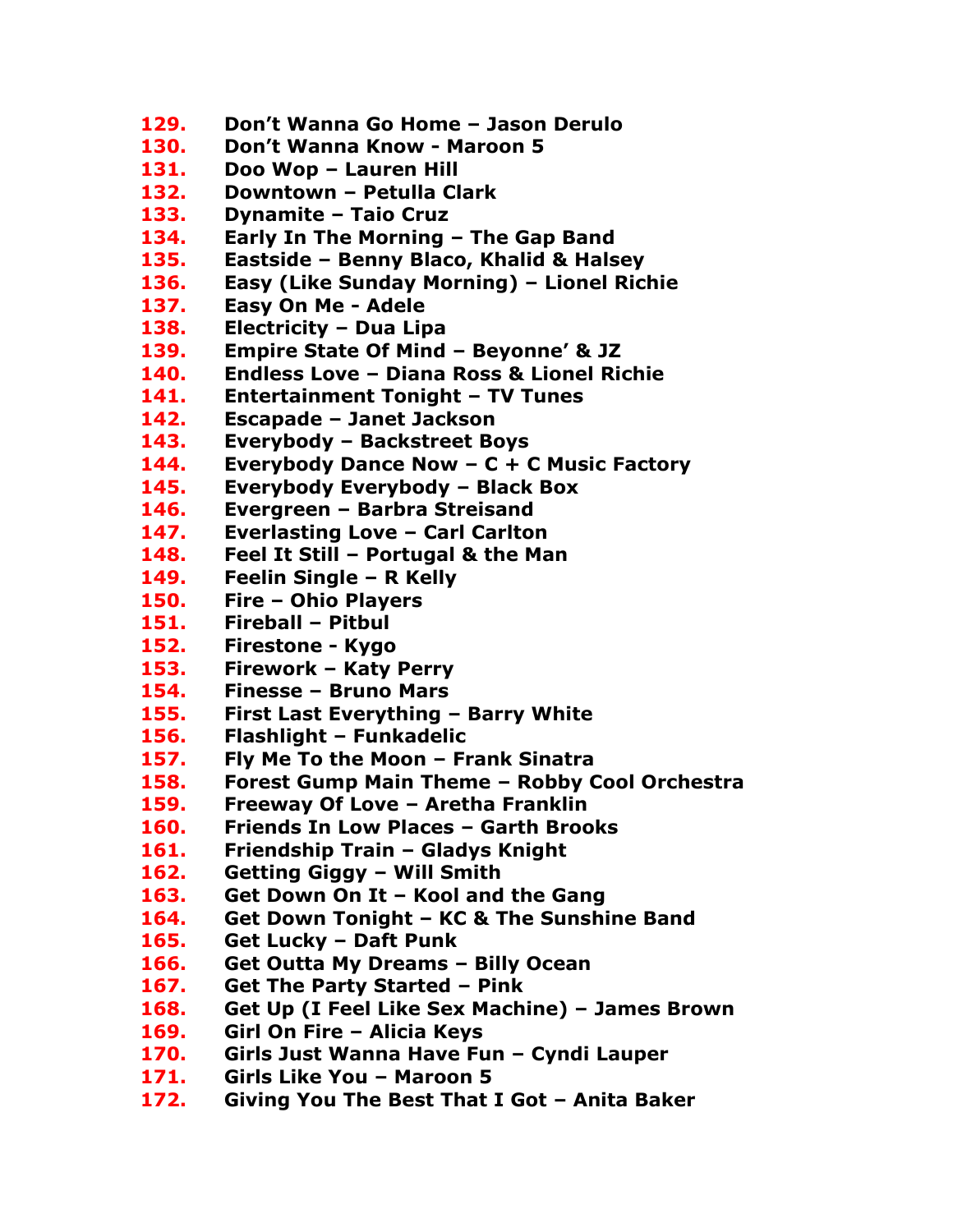**173. Give It To Me – Rick James 174. Give Me Everything – Ne Yo & Pitbul 175. Glorious – Macklemore 176. Glory Days – Bruce Springsteen 177. Go Home – Stevie Wonder 178. God Only Knows – Beach Boys 179. Golden – Jill Scott 180. Good Times – Chic 181. Groove Is In the Heart – Deee-lite 182. Got To Be Real – Cheryl Lynn 183. Got To Give it Up – Marvin Gaye 184. Happy – Pharrell 185. Happy Birthday – Stevie Wonder, Brian Alexander 186. Happier - Marshmello 187. Hava Nigila – Jewish Traditional 188. Havana – Camila Cebella 189. Have I Told You Lately – Rod Stewart\*\*\*\*\* 190. Have You Ever Been In Love – Celine Dion 191. Heartbroken – Karmin 192. Heartlight – Neil Diamond 193. Hella Good – No Doubt 194. Hello Detroit – Sammy Davis Jr 195. Here and Now – Luther Vandross 196. Here Comes The Sun – The Beatles 197. Hero – Mariah Carey 198. Hey Baby – No Doubt 199. Higher Ground – Stevie Wonder 200. Higher Higher – Jackie Wilson 201. High Hopes – Frank Sinatra 202. High Hopes – Panic At A Disco 203. Higher Love – Stevie Windwood 204. Higher Love – Kygo & Whitney Houston 205. Hill Street Blues - Tee Vee Tunes 206. Holiday – Madonna 207. Hollywood Nights – Bob Seger 208. Honky Tonk Woman – Rolling Stones 209. Hot Hot Hot – Dexter Poindexter 210. Hot In Herre - Flo rida 211. Hot Stuff – Donna Summer 212. How Deep Is Your Love – Bee Gees 213. How Long – Ace 214. How Sweet It Is – Marvin Gaye 215. How Will I Know – Whitney Houston 216. House Party – Sam Hunt**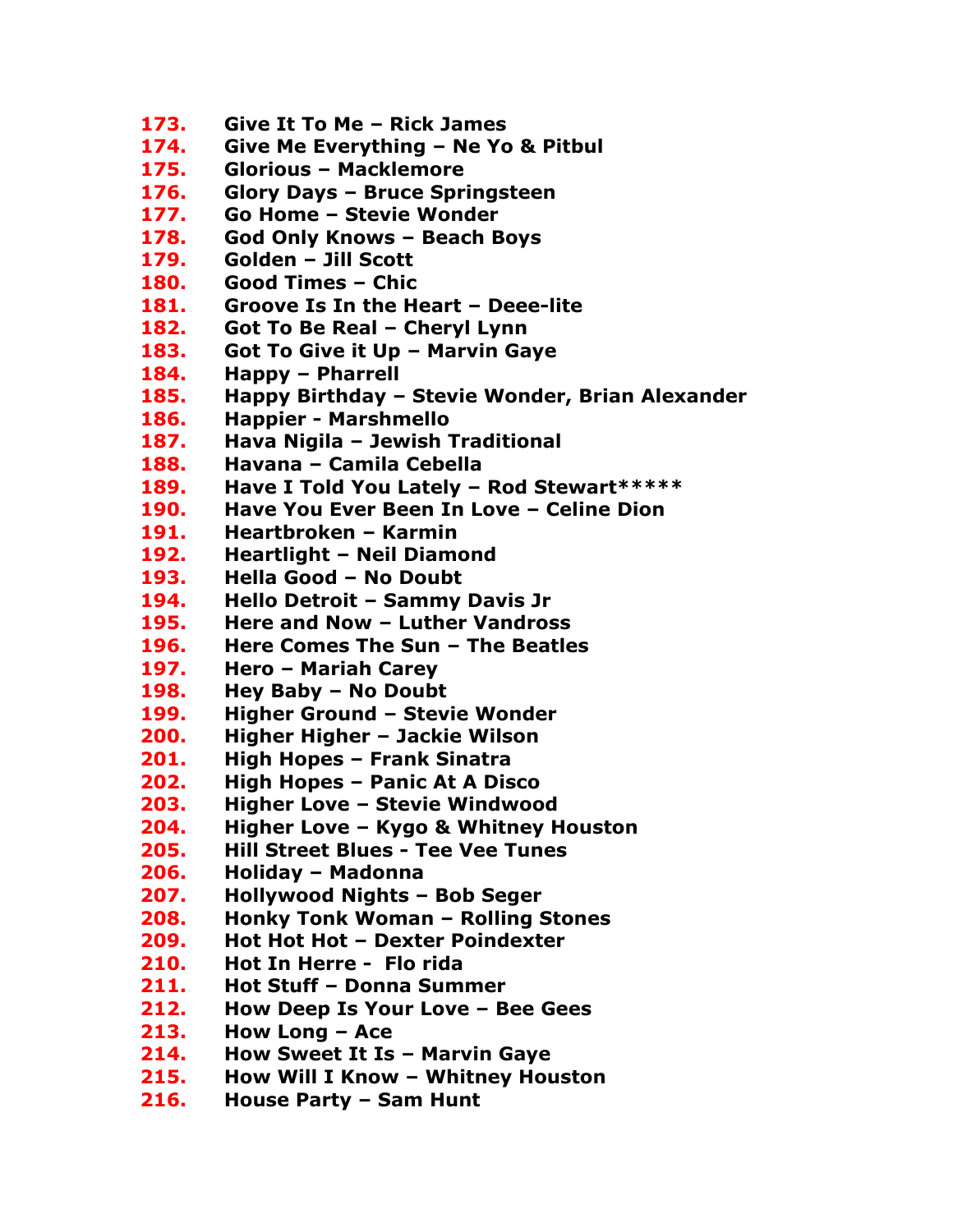**217. Human Nature – MJ 218. I Ain't Got You – Alicia Keys 219. I Can Be Your Hero – Enrique 220. I Can't Help Falling in Love With You – Elvis Presley 221. I Can't Help Myself – The Four Tops 222. I Feel Good - Pitbul 223. I Feel It Coming – The Weekend 224. I Finally Find Someone – Barbra Streisand & Brian Adams 225. I Get A Kick Out Of You - Frank Sinatra 226. I Gotta Feelin – BEP's 227. I Hear A Symphony – The Supremes 228. I Heard It Through The Grapevine – G. Knight 229. I Hope You Dance – Le Ann Womack 230. I Just Can't Stop Loving – Michael Jackson (Duet) 231. I Like It (like that)– Cardi B RAP 232. I Like Me Better – Lauv 233. I Loved Her First - Heartland 234. I Love Roc'N Roll – Joan Jett 235. I Love The Night Life – Alicia Bridges 236. I Need To Know – Marc Anthony 237. I Knew I Loved You – Savage Garden 238. I Thought It Was Me – B.B.D. 239. I Took A Pill – Mike Posner 240. I Wanna Be Your Lover - Prince 241. I Wanna Dance With Somebody – Whitney Houston 242. I Want It That Way – Backstreet Boys 243. I Want You Back – Jackson 5 244. I Will Survive – Diana Ross 245. I Wish – Stevie Wonder 246. I Would Die 4 U – Prince 247. Ice Castles – The Piano Guys 248. I'd Rather – Luther Vandross 249. If I Ain't Got You Babe – Alicia Keys 250. If You Asked Me To – Celine Dion 251. If You Don't know Me By Now – Teddy Pendergrass 252. I'll Always Love You – Taylor Dayne 253. I'll Be Around – Jeffery Osborn 254. I'll Be There – Jackson 5 255. I'm Coming Out – Diana Ross 256. I'm Every Woman – Whitney 257. I'm Still In Love With You – Al Green 258. I'm Your Baby Tonight – Whitney Houston 259. In The Mood – Glenn Miller Orchestra 260. Into The Groove – Madonna**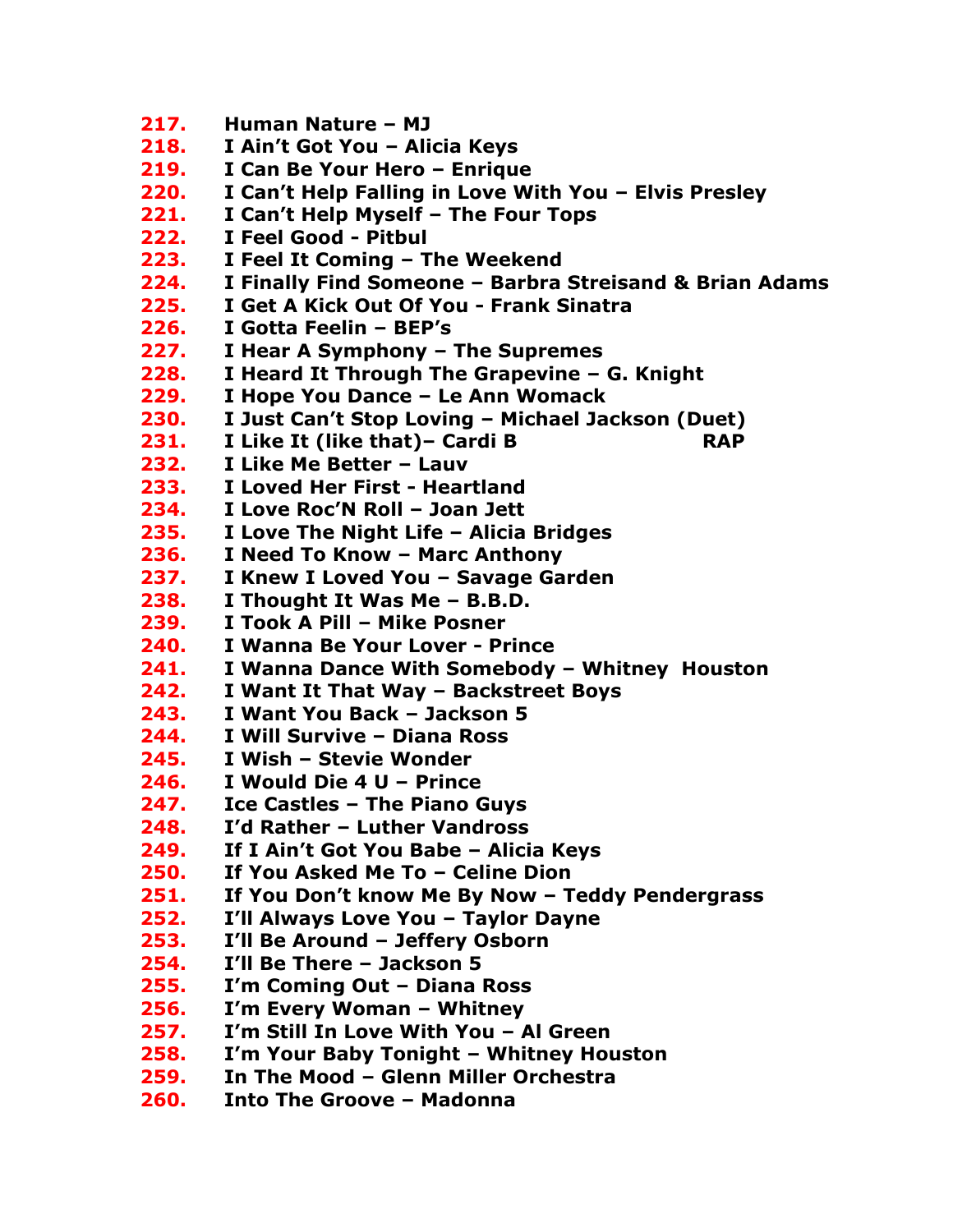- **261. Into The Mystic – Van Morrison**
- **262. Isn't She Lovely – Stevie Wonder**
- **263. It Had To Be You – Barbra Streisand & Michael Buble**
- **264. It Might Be You – Stephen Bishop**
- **265. It Take Two (To Make A Thing Go Right) – Rob Base**
- **266. It's Ashame – The Spinners**
- **267. It's My Life – Bon Jovi**
- **268. It's Raining Men – The Weather Girls**
- **269. It's Too Late – Carol King**
- **270. I've Got You – Marc Anthony**
- **271. I've Got You Under My Skin – Frank Sinatra**
- **272. I've Had The Time Of My Life – Bill Medley**
- **273. Jeopardy - Tee Vee Tunes**
- **274. Johnnie Carson - Tee Vee Tunes**
- **275. Jump Jive An Wail – Brian Seltzer**
- **276. Just Dance – Lady Gaga**
- **277. Just Once – James Ingram**
- **278. Just The Way You Are – Billy Joel**
- **279. Just The Way You Are – Bruno Mars**
- **280. Kiss – Prince**
- **281. Kill The Lights – Alex Newell Jess Glynn**
- **282. Knock On Wood - Seal**
- **283. La Isla Bonito – Madonna**
- **284. La Vida Es Un Carnaval – Celia Cruz**
- **285. Ladies Night – Kool and The Gang**
- **286. Lady In Red – Simply Red**
- **287. Lady (You Bring Me Up) – Commodores**
- **288. Landslide – Fleetwood Mac**
- **289. Last Dance – Donna Summers**
- **290. Latch (remix acoustic) – Sam Smith**
- **291. L'chiLach (A Blessing) – Debbie Friedman**
- **292. Le Freak/Freak Out – Chic**
- **293. Leave The Door Open – Silk Sonic**
- **294. Let Me Love You – DJ Snake/Justin Bieber**
- **295. Let's Dance – David Bowie**
- **296. Let's Get It On – Marvin Gaye**
- **297. Let's Go Crazy – Prince**
- **298. Let's Groove – EWF**
- **299. Let's Stay Together – Al Green**
- **300. Levitating – Dua Lipa**
- **301. Light My Fire – Jose Feliciano**
- **302. Little Red Corvette – Prince**
- **303. Livin My Best Life – Lil Duval & Snoop Dogg**
- **304. Livin On A Prayer – Bon Jovi**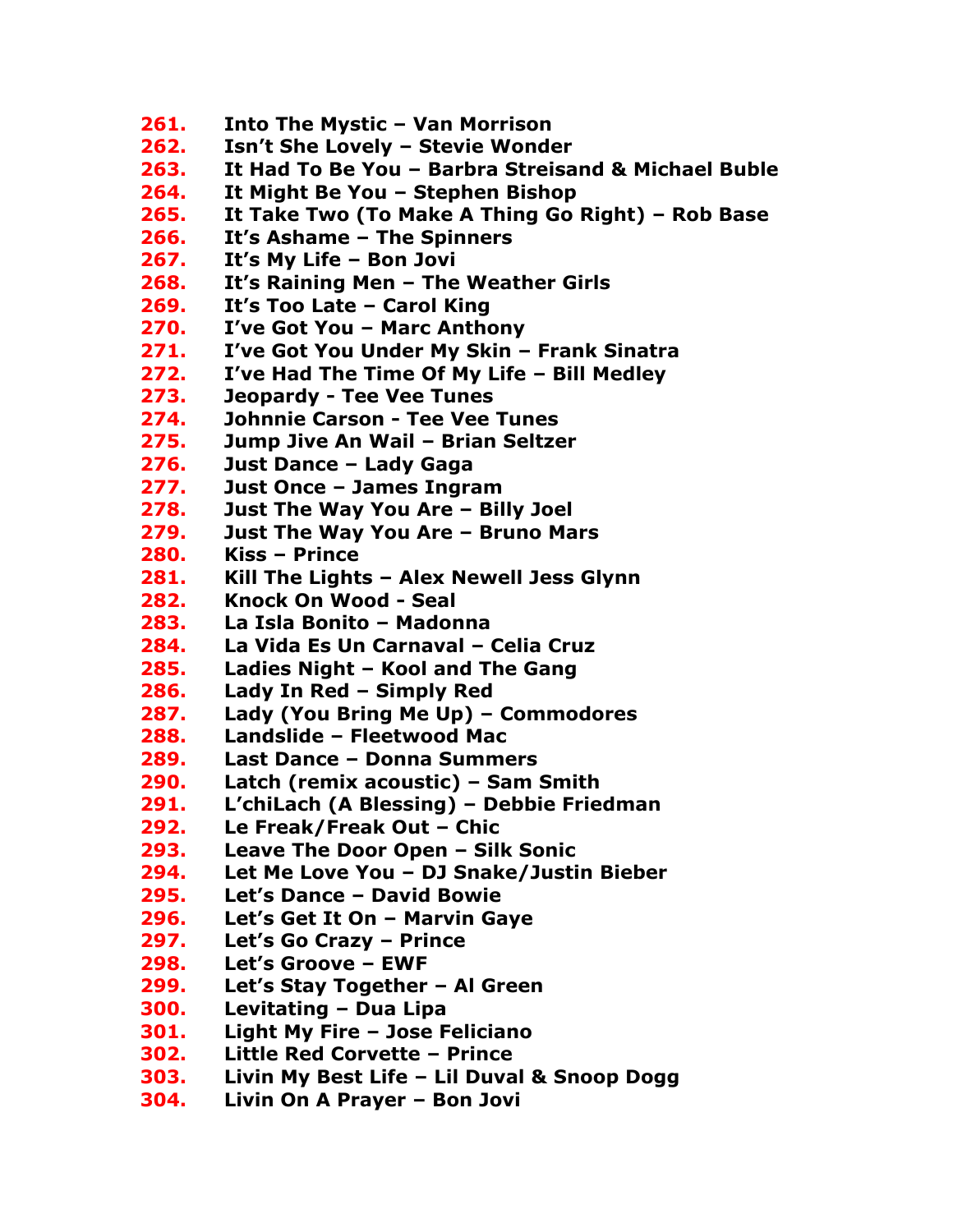**305. Long Cool Woman In A Black Dress – The Hollies 306. Long Train Running – The Doobie Brothers 307. Lose Yourself – Eminem RAP 308. L-O-V-E – Natalie Cole 309. Love Again (manbek re-mix) – Dua Lipa 310. Love and Marriage – Frank Sinatra 311. Love Boat - Tee Vee Tunes 312. Love Never Felt So Good – M J & Justin Timberlake 313. Lovely Day – Bill Withers 314. Lover Girl – Tina Marie 315. Loved Stoned – Justin Timberlake 316. Love On The Brain - Rihanna 317. Love On Top – Beyonne' 318. Love Overboard – Gladys Knight 319. Love Somebody - Maroon 5 320. Love Train – O'Jays 321. Love You Madly – Cake 322. Love Yourself – Justin Bieber 323. Luck Be A Lady – Frank Sinatra 324. Magic – Kylie Minoque 325. Machine Gun – Commodores 326. Mack The Knife – Brian Seltzer Band 327. Mandy – Barry Manilow 328. Marry You – Bruno M 329. May I Have This Dance – Francis and The Lights 330. Mazel Tov – Jewish Traditional 331. Me and Mrs. Jones – Billy Paul 332. Me Too – Megan Trainor 333. Message In A Bottle – Taylor Swift 334. Mezinka – Jewish Traditional 335. Michigan Fight Song – 336. Midnight Train to Georgia – Gladys Knight 337. Misty – Johnnie Mathis 338. Miss You Much – Janet Jackson 339. Monday Monday – the Mamas & The Papas 340. More Than A Woman – Bee Gees 341. More Today Than Yesterday – Spiral Staircase 342. Moves Like Jagger – Maroon 5 343. Mr Brightside – The Killers 344. My Eyes Adored You – Frankie Valli 345. My Guy – Marvelettes 346. My Head My Heart – Ava Max 347. My Heart Will Go On - celion 348. My House – Flo Rida Bb**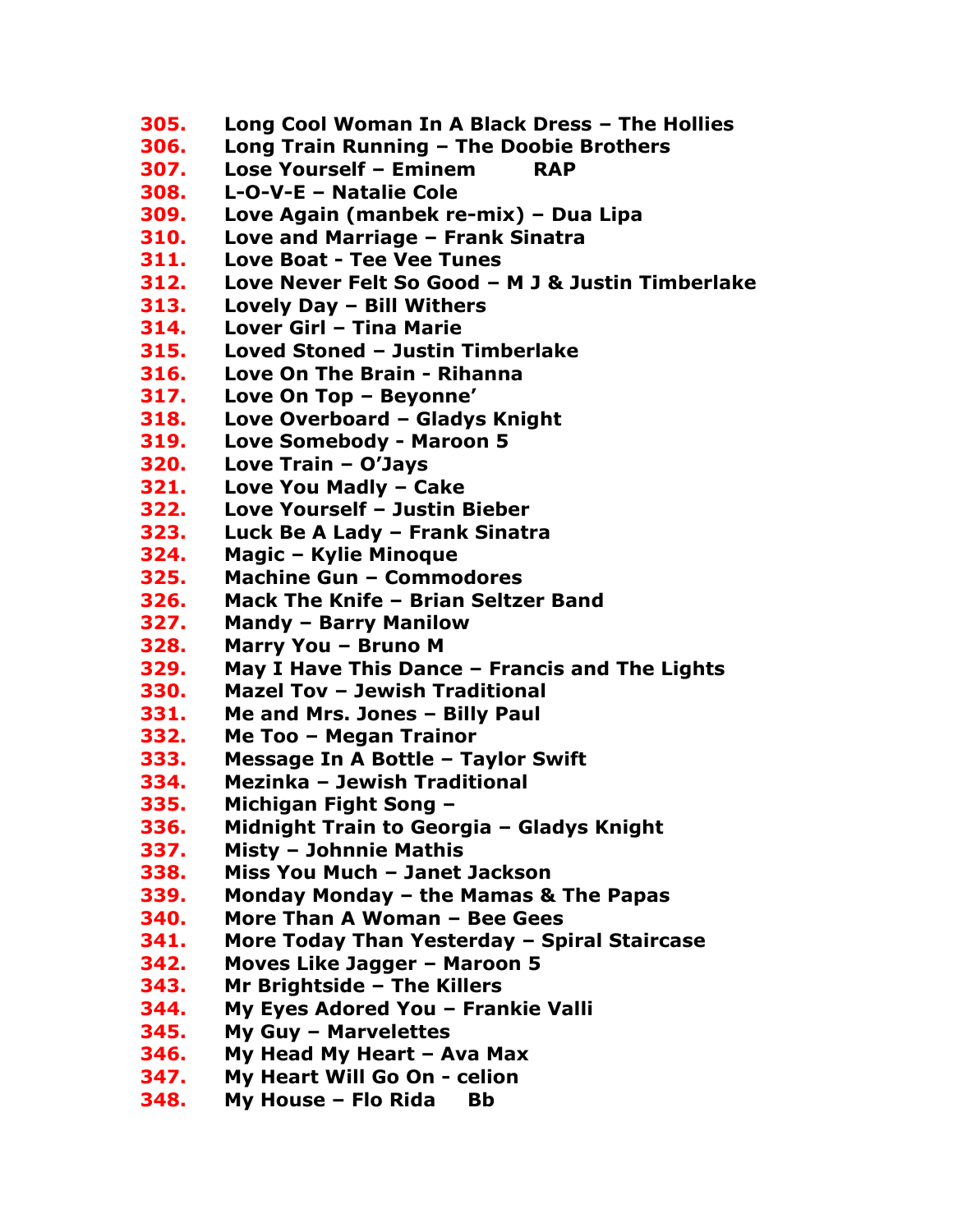**349. My Prerogative – Bobby Brown 350. My Way – Frank Sinatra 351. My Wish – Rascal Flatts 352. Nasty Girls – Vanity 6 353. Natural Man - Lou Rawls 354. Natural Woman – Aretha Franklin 355. Need You Now – Lady Antebellum 356. Never Can Say Goodbye – Gloria Gaynor 357. Never Gonna Give You Up – Rick Ashley 358. Never My Love – The Fifth Dimension 359. New Rules – Dua Lipa 360. Night And day – Frank Sinatra 361. No Excuses – Megan Trainor 362. No Tears Left to Cry – Arianna Grande 363. Nobody But You – Blake Shelton & Gwen Stefanie 364. Not Just Knee Deep – Funkadelic 365. Nothing But A Good Time - Poison 366. Now That We Found Love – Heavy D & The Boys 367. On The Floor – Jennifer Lopez 368. On The Radio – Donna Summer 369. Old Me – 5 Second of Summer 370. Old Town Road – Lil Nas & Billy Rae Cyrus 371. Old Time Rock and Roll – Bob Seger 372. One Call Away – Charlie Pugh 373. One Dance - Drake 374. One Kiss – Calvin Harris + Dua Lipa 375. One Less Bell To Answer – The Fifth Dimension 376. One Nation Under A Groove - Funkadelic 377. Only Girl In the World – Rihanna fm 378. Only Wanna Be With You – Hootie and The Blowfish 379. Our Love Is Here To Stay – Natalie Cole 380. Overpass Graffiti – Ed Sheeran 381. Papa Was a Rolling Stone – Temps 382. Paris – The Chain-smokers 383. Party In The USA – Miley Cyrus 384. Party Rock – LMFAO 385. Peaches – Justin Bieber 386. Peanut Butter Jelly– Galantis 387. Perfect – Ed Sheeran & Beyonne' 388. Play That Funky Music – Wild Cherry 389. Pick Up The Pieces – AWB 390. Picture Postcards From LA – Joshua Kadison 391. Play That Funky Music – Wild Cherry 392. Please Don't Stop The Music – Rihanna**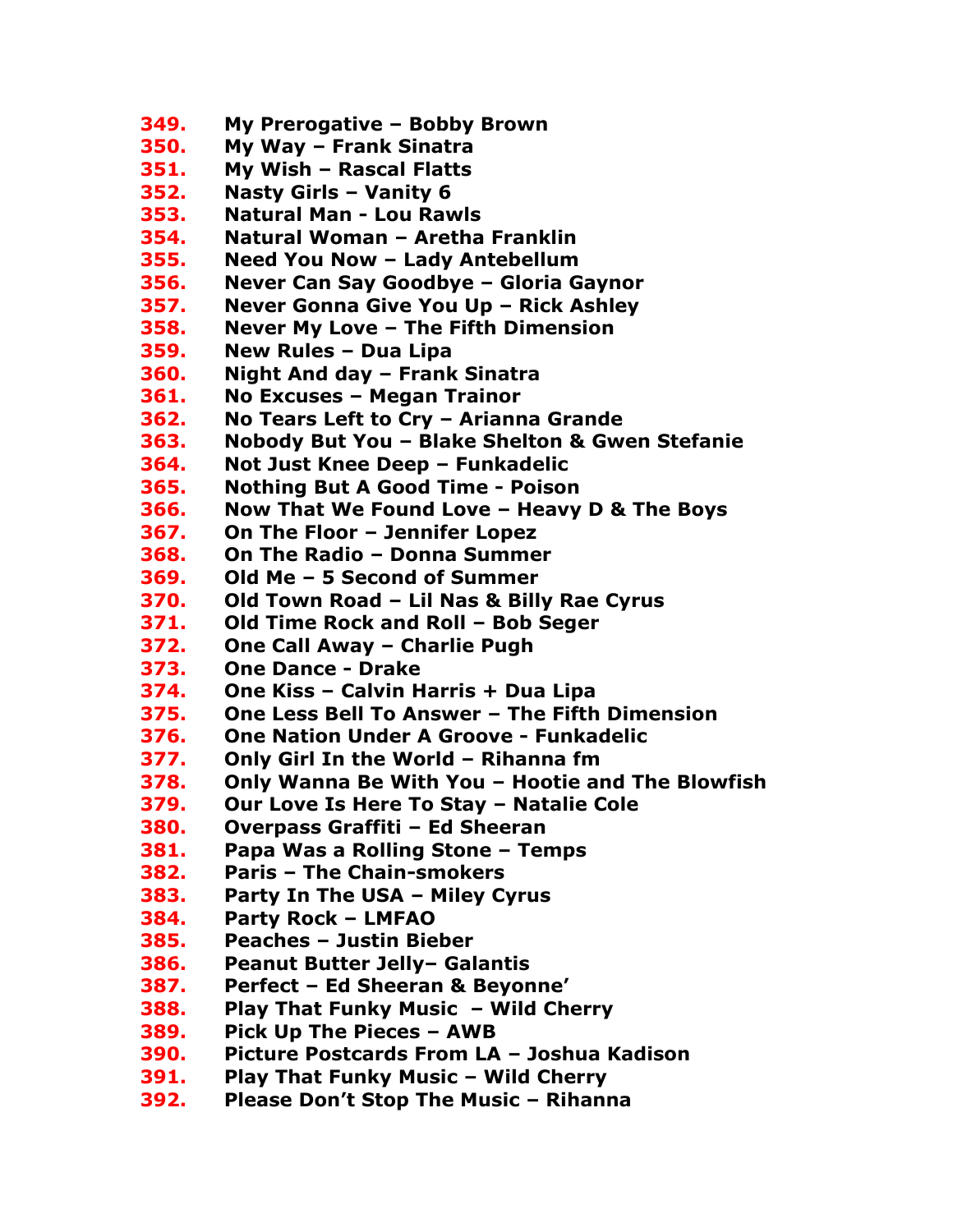- **393. Poker Face – Lady Gaga**
- **394. Power Of Love – Huey Lewis and The News**
- **395. Problem –Arianna Grande Gm**
- **396. Proud Mary – Tina Turner**
- **397. Pure Imagination – Gene Wilder**
- **398. Purple Rain - Prince**
- **399. Push It – Salt N Pepper**
- **400. Quando Quando – Engelbert**
- **401. Rain On Me – Lady Gaga**
- **402. Raise Your Glass – Katy Perry**
- **403. Rather Be – Clean Bandit**
- **404. Reach Out and Touch - Diana Ross**
- **405. Real Love – Jody Watley**
- **406. Real Love – Mary J**
- **407. Respect – Aretha**
- **408. Rhythm Of The Night – Debarge**
- **409. Ride With Me (must be the money) - Nelly**
- **410. Right Here Waiting – Richard Marks**
- **411. Roar – Katy Perry**
- **412. Rock Steady – The Whispers**
- **413. Rock Steady – Aretha Franklin**
- **414. Rock Wit'cha – Bobby Brown**
- **415. Rock With You – Michael Jackson**
- **416. Run To You – Whitney Houston**
- **417. Ryan Lofty – Tropical Singles**
- **418. Sailing – Christopher Cross**
- **419. Satin Doll- Big Band**
- **420. Saturday Night Live – TV Tunes**
- **421. Save the Last Dance For Me – Michael Buble**
- **422. Save Your Tears – The Weeknd**
- **423. Saving All My Love For You – Whitney Houston**
- **424. Say A Little Prayer – Aretha Franklin**
- **425. Say So – Doja Cats**
- **426. Say You Won't Let Go – James Artur**
- **427. Scorpio – Dennis Coffey**
- **428. Seasons Of Love – Rent**
- **429. Senorita – Shawn Mendes & C. Cebello**
- **430. September - EWF**
- **431. Sexyback (remix) – Justin Timberlake**
- **432. Shake It Off – Taylor Swift**
- **433. Shake Your Body Down – Jackson 5 / Justin Timberlake**
- **434. Shame - Evelyn King**
- **435. Shape Of You – Ed Sheeran**
- **436. Share My Life – Kem**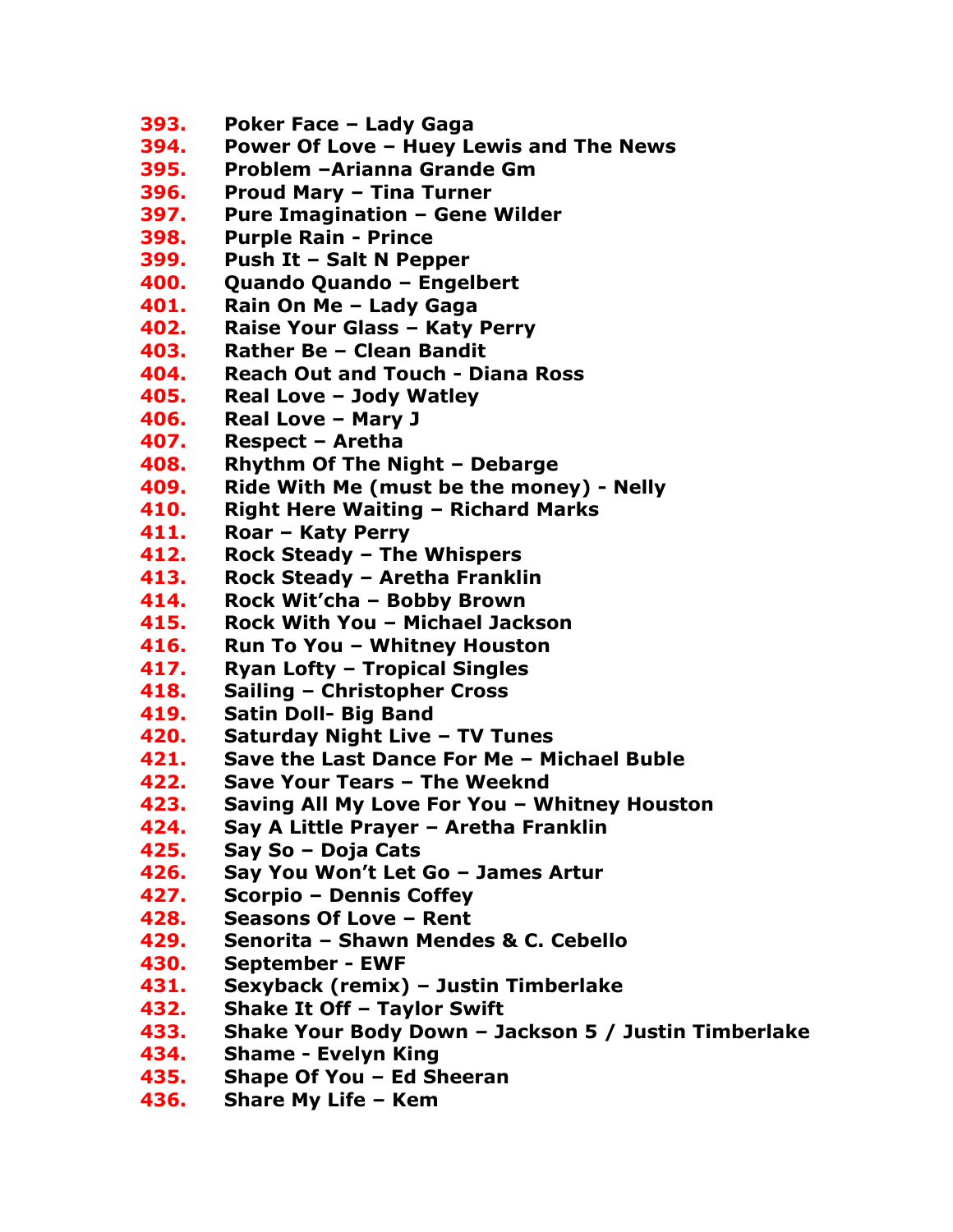**437. She Works Hard For The Money – Donna Summer 438. Shaft – Isaac Hayes 439. Share My Love – R Kelly 440. She's A Bad Mama Jama - Carl Carlton 441. Shivers – Ed Sheeran 442. Shot Gun – Junior Walker & The All Stars 443. Shout – Isleys 444. Show Me Love – Robin S. Dm 445. Shut Up And Dance – Walk The Moon 446. Signed Sealed Delivered – Stevie Wonder 447. So Emotional – Whitney Houston 448. Someone Like You – Van Morrison 449. Something Just Like That – Chain-smokers 450. Something Stupid Like I Love You – Sinatra 451. Sorry – Justin Bieber Eb Starts on an Ab 452. Spanish Eyes – Engelbert Humperdinck 453. Stand By Me - Seal 454. Starships – Rihanna D 455. Stay – Zeed & Alessia Cara 456. Stay – The Kid Laroi & Justin Bieber 457. Still Falling For You – Ellie Goulding 458. Still In Love – Al Green 459. Stomp – Brothers Johnson 460. Story Of My Life – One Direction 461. Stronger – Kelly Clarkston 462. Stuck On You – Lionel Richie 463. Stupid Love – Lady Gaga 464. Suit & Tie – Justin Timberlake 465. Sunday Best – Surfaces 466. S & M – Rihanna 467. Suddenly – Billy Ocean 468. Summer Wind – Frank Sinatra 469. Sunrise Sunset – Traditional 470. Sun Goddess – EWF 471. Superstition – Stevie Wonder 472. Sussudio – Phil Collins 473. Sway – Michael Buble dm \*\*\* 474. Sweet Caroline – Neil Diamond 475. Sweet Love - Anita Baker 476. Sweet Lovin – Sigala 477. Taking Care Of Business – Bachman Turner Overdrive 478. Take The (A) Train - Glenn Miller Orchestra 479. Tarantella – Bell' Aria 480. Teenage Dream – Katy Perry "Bb"**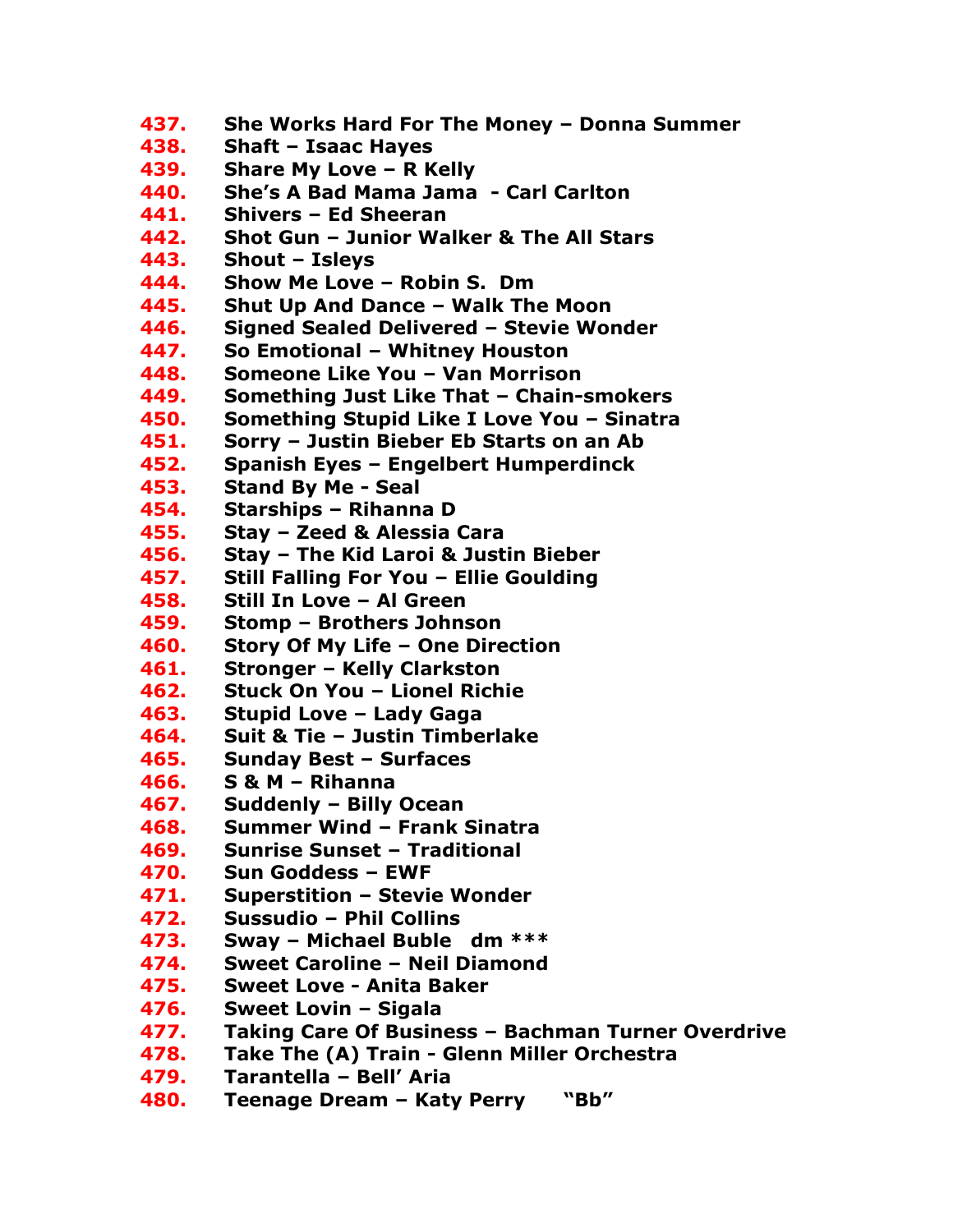**481. Tell Her About It – Billie Joel 482. Thank You For Lettin Me Be Myself – Sly Stone 483. thank you, next - Arianna Grande "F#" 1st Chord 484. That's Amore – Dean Martin 485. That's The Way I Like It – KC & The Sunshine Band 486. That's The Way Of the World – EWF 487. The Best (Simply The Best) – Tina Turner F 488. The Best Things In Life Are Free – Sam Cooke 489. The Business - Tiesto 490. The Bird – Morris Day 491. The Dance – Garth Brooks 492. The Girl Is Mind – Michael Jackson & Paul McCartney 493. The Greatest – George Benson 494. The Lady Is A Champ – Frank Sinatra 495. The Lady In Red – Chris Deburge 496. The Last Waltz – Engelbert Humperdinck 497. The Love Boat – T V Tunes 498. The Middle – Zeed 499. The Old Songs – Barry Manilow 500. The River – Garth Brooks 501. The Rubberband Man – The Spinners 502. The Show Goes On – The Losers (Lupo Fiasco) G 503. The Very Thought Of You – Natalie Cole 504. The Swan – Joshua Bell 505. The Sweet Escape – Gwen Stefanie 506. The Way You Look Tonight – Frank Sinatra 507. The Way You Make Me Feel – Michael Jackson 508. The Wonder Of You – Elvis Presley 509. There's Nothing Holding Me Back – S. Mendes 510. Theme from New York New York – Frank Sinatra 511. This Old Heart of Mine – The Isleys "C" 512. This Will Be – Natalie Cole 513. Thinking Out Loud – Ed Sheeran 514. Thought It Was Me – B.B.D. 515. Through The Eyes Of Love – Melissa Manchester Bb 516. Tighten Up – Archie Bell 517. Tik Tok – Ke\$ha 518. Timber – Pitbul Gm 519. Time Of Our Lives – Pitbul "Fm Starts on a bf" 520. Tiny Dancer – Elton John 521. To Life (Horah) – Jewish Traditional 522. Tonight I Celebrate My Love – Peabo & Roberta 523. Treasure – Bruno Mars 524. Treat Her Like A Lady – Temptations**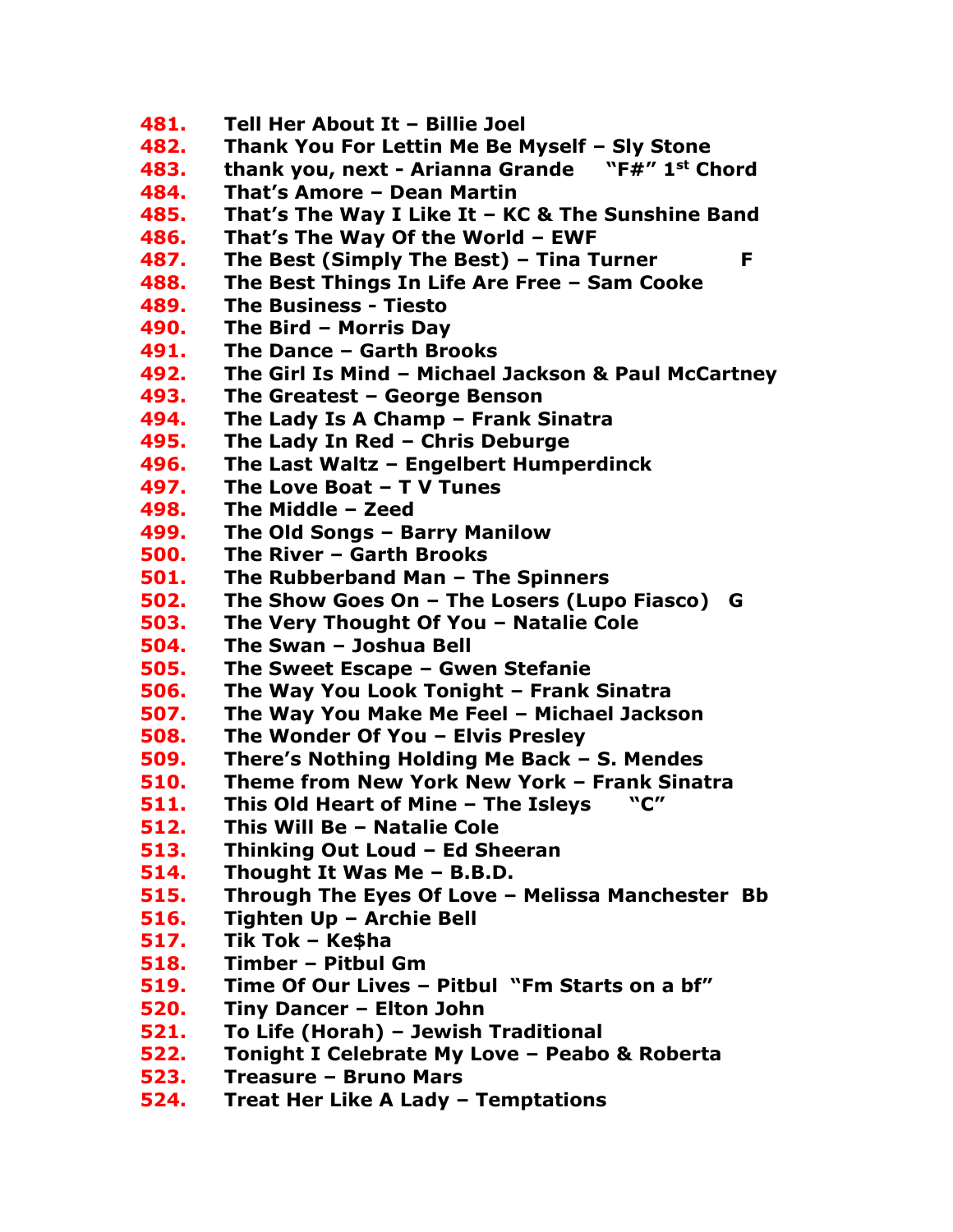- **525. Treat You Better – Shawn Mendes**
- **526. Turn Down For What – DJ Snake**
- **527. T.S.O.P. Philadelphia Sound**
- **528. Turn Your Love Around – George Benson**
- **529. Unchained Melody – George Benson**
- **530. Unforgettable – Nat & Natalie Cole**
- **531. Up Up and Away – The Fifth Dimension**
- **532. Upside Down – Diana Ross**
- **533. Uptown Funk – Bruno Mars**
- **534. 24K – Bruno Mars**
- **535. 1999 - Prince**
- **536. Vida La Vida – Coldplay**
- **537. Wake Me Up - Acicili**
- **538. Wannabe – Spice Girls**
- **539. Watch What Happens – Wes Montgomery \*\*\***
- **540. Watermelon Sugar – Harry Styles**
- **541. We Are Family – Sister Sledge**
- **542. We Found Love – Rihanna Ebm**
- **543. We Got A Love Thang– Ce Ce Pennington**
- **544. Weekend In England – Barry Manilow**
- **545. Wewlcome To Miami – Will Smith**
- **546. We've Only Just Begun – The Carpenters**
- **547. What Going On – Marvin Gaye "E"**
- **548. What A Wonderful World – Louis Armstrong**
- **549. What Do You Mean – Justin Bieber**
- **550. When I Think of You – Janet Jackson**
- **551. Who Can I Turn To – Van Morrison**
- **552. Who Loves You (Pretty Baby) – Frankie Vallie**
- **553. Wind Beneath My Wings – Bette Midler**
- **554. Will It Go Round In Circles – Billy Preston**
- **555. Witchcraft – Frank Sinatra**
- **556. WKRP In Cincinnati – TV Tunes**
- **557. Wonder Woman – TV Tunes**
- **558. Wonderful Tonight – Eric Clapton**
- **559. Word Up - Cameo**
- **560. Words Get In The Way – Gloria Estefan F**
- **561. Working Day And Night – Jacksons Cm \*\*\***
- **562. Yeah – Usher**
- **563. Yeah x 3 – Chris Brown**
- **564. Unforgettable – Nat & Natalie Cole**
- **565. Upside Down – Diana Ross**
- **566. Up Up and Away – Fifth Dimension**
- **567. You Are So Beautiful – Joe Cocker**
- **568. You Are The Best Thing – Ray LaMontagne**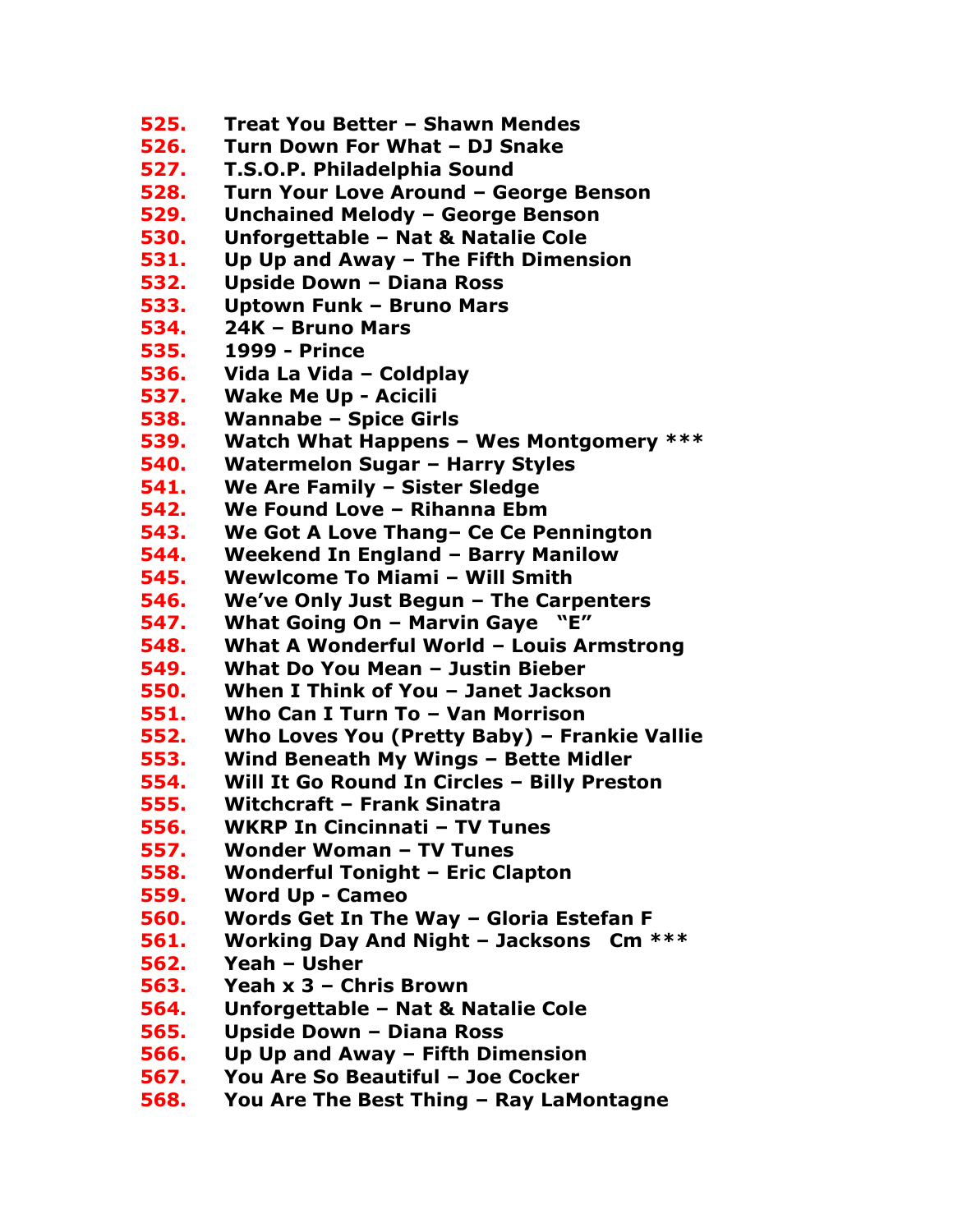- **569. You Are The Sunshine – Stevie Wonder**
- **570. You Are – Lionel Richie "Db"**
- **571. You Can Leave Your Hat On – Joe Cocker**
- **572. You Can't Hurry Love – Supremes**
- **573. You Sang to Me – Marc Anthony**
- **574. You Send Me – Aretha Eb**
- **575. You Should Be Dancing – Bee Gees**
- **576. Young At Heart – Frank Sinatra**
- **577. Your Song – Elton John**
- **578. You're All I Need To get By – Marvin Gaye (duet)**
- **579. You're The First Last My Everything – B. White (F)**
- **580. You're The One For Me – D Train**

## **MOTOWN**

- **1. Ain't No Mountain High – M. Gaye "D" change to A**
- **2. Ain't No Woman Like The One – 4 Tops "C start on a to D**
- **3. Ain't That Peculiar – Marvin Gaye**
- **4. Ain't To Proud To Beg – The Temptations "C"**
- **5. All I Need – The Tempations**
- **6. All Night Long – Lionel Richie "Ab"**
- **7. Baby I Need Your Loving – The Temptations Bb**
- **8. Baby Love – The Supremes "C"**
- **9. Being With You – Smokey Robinson**
- **10. Can't Help Falling In Love With You – Elvis Presley**
- **11. Could It Be I'm Falling – The Spinners**
- **12. Dancing In The Street – Martha Reeves "D"**
- **13. Dancin On The Ceiling – Lionel Richie**
- **14. Easy – Lionel Richie**
- **15. For Your Love – Stevie Wonder**
- **16. Get Ready – The Temptations**
- **17. How Sweet It Is – Marvin Gaye**
- **18. I Can't Help Myself – The Four Tops**
- **19. I Hear A Symphony – The Supremes**
- **20. I Heard It Through the Grapevine – G.K "C"**
- **21. I Love The Nightlife – Alicia Bridges "C"**
- **22. I Second That Emotion - Smokey Robinson**
- **23. I Want You Back – Jack 5 "Eb"**
- **24. I'll Be Around – The Spinners**
- **25. It's Ashame – The Spinners**
- **26. Just My Imagination– The Temptations**